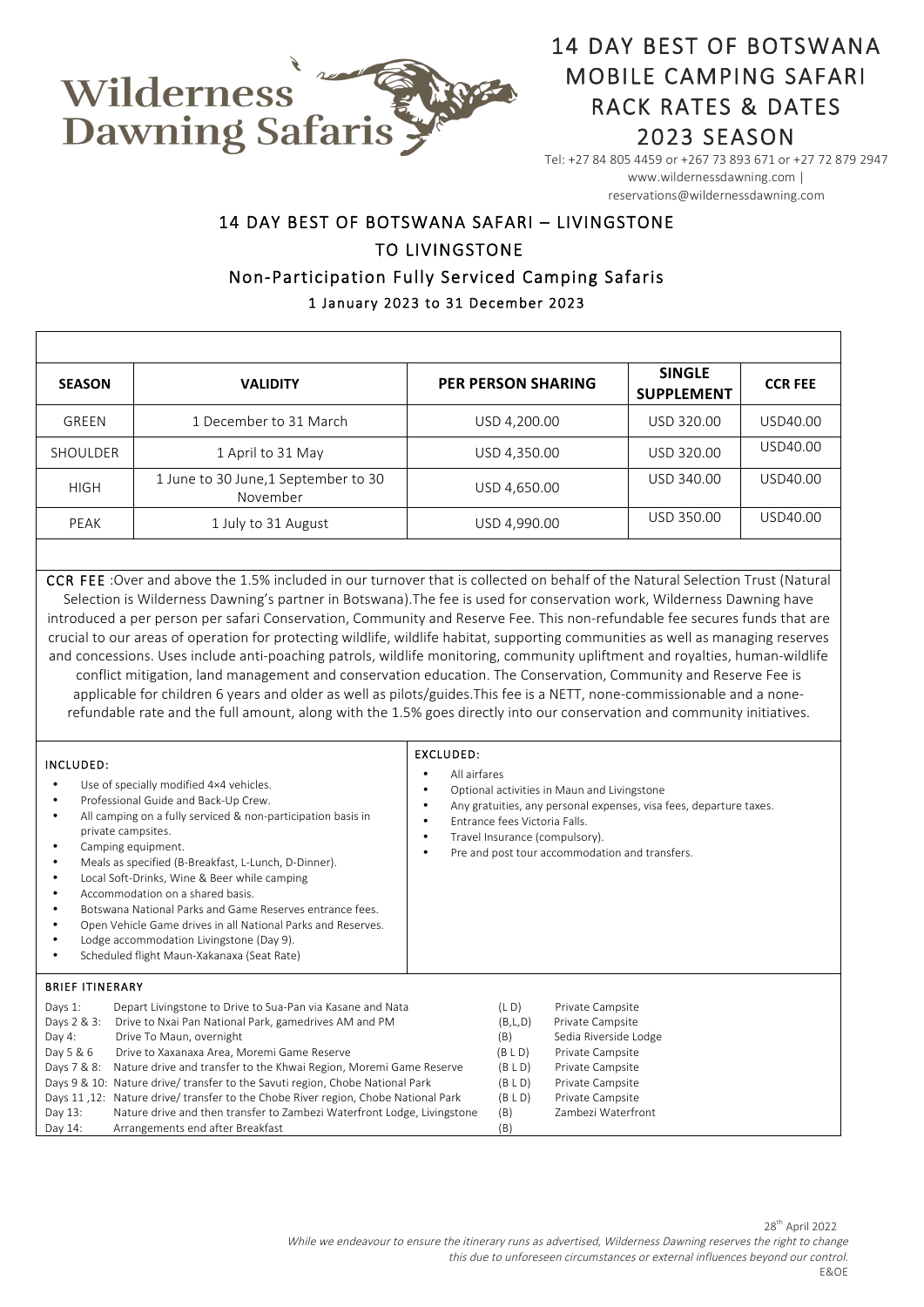

www.wildernessdawning.com | reservations@wildernessdawning.com

#### VEHICLES:

- We take a maximum of 9 guests per vehicle
- Open roof and sides with roll-down weatherproof canvas
- Individual bucket seats with seat belts and cooler box
- 24-hour radio or cell phone contact with operations base in Maun

#### NOTES:

- ROUTING: MAUN TO LIVINGSTONE
- Park Fees & Bed Levies are statutory rates and are subject to change without prior notice and at the discretion of the
- Botswana Government. Increases will be passed on to clients as an extra levy to any prices quoted or confirmed
- Should guests wish to start or end their Safari in a Lodge or Hotel other than The Zambezi Waterfront (the last night which is included within the cost of the safari), this can be arranged. Alternative accommodation and transfers can be to any of the establishments in the towns of Livingstone (Zambia) or Victoria Falls (Zimbabwe). An extra cost applies
- All accommodation is en-suite with bucket shower and chemical flush loo while camping
- Departures can be operated on a Private and Tailormade basis
- Wilderness Dawning permits children from the age of 10 (children younger than 10 years may travel at the Company's discretion).

Departure dates continued page 2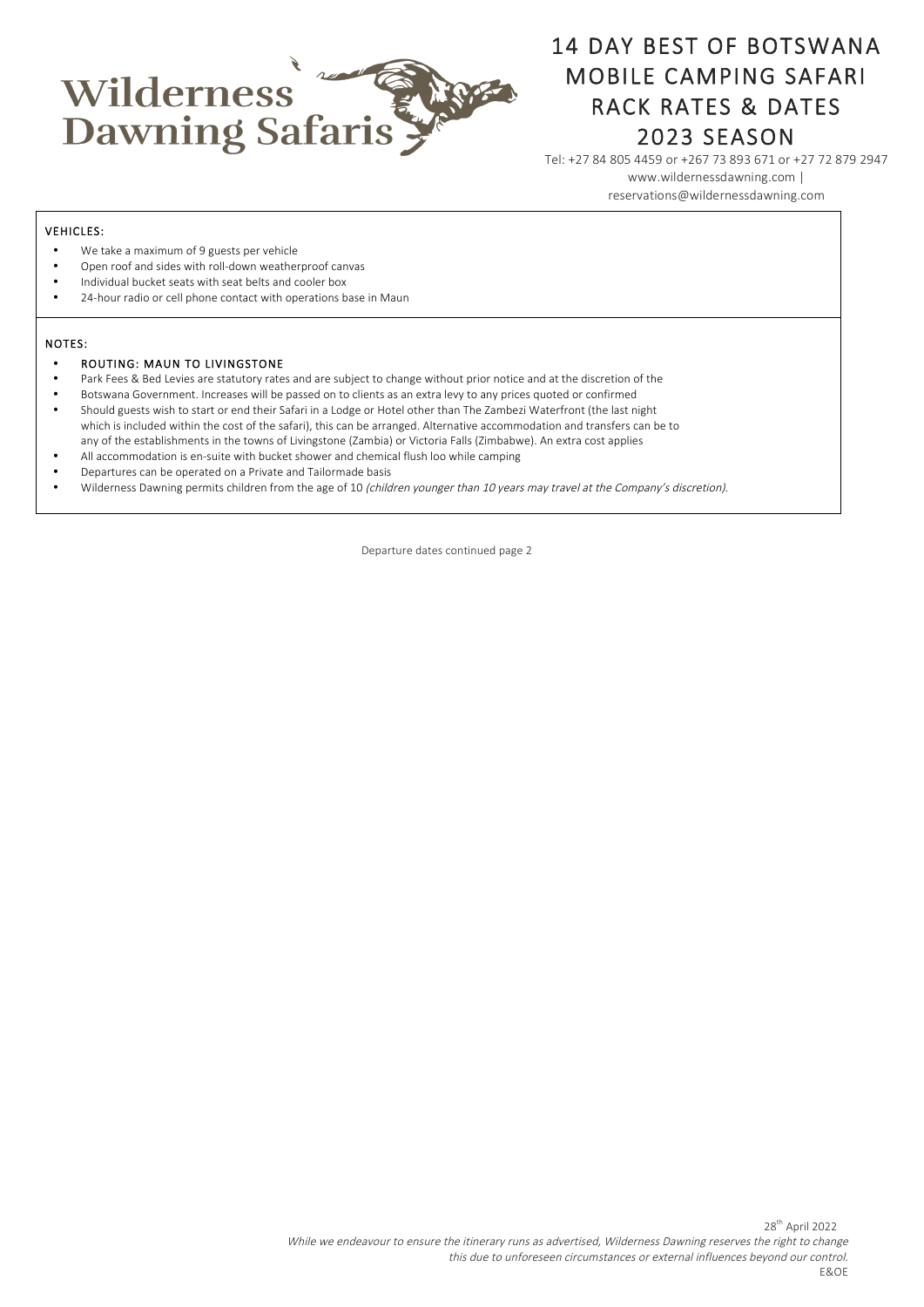

www.wildernessdawning.com | reservations@wildernessdawning.com

### 10 DAY HIGHLIGHTS OF BOTSWANA SAFARI – MOREMI TO LIVINGSTONE

### Fully-Serviced Camping Safaris

1 January 2023 to 31 December 2023

| Code:        | <b>Start Date: Maun</b> | End Date: Livingstone |
|--------------|-------------------------|-----------------------|
| <b>WM01</b>  | 6 March 2023            | 19 March 2023         |
| <b>WM02</b>  | 20 March 2023           | 2 April 2023          |
| <b>WM03</b>  | 3 April 2023            | 16 April 2023         |
| <b>WM04</b>  | 17 April 2023           | 30 April 2023         |
| <b>WM05</b>  | 1 May 2023              | 14 May 2023           |
| WM 06        | 15 May 2023             | 28 May 2023           |
| <b>WM07</b>  | 28 May 2023             | 11June 2023           |
| <b>WM08</b>  | 12 June 2023            | 25 June 2023          |
| WM 09        | 2 July 2023             | 15 July 2023          |
| <b>WM 10</b> | 3 July 2023             | 16 July 2023          |
| <b>WM 11</b> | 16 July 2023            | 29 July 2023          |
| <b>WM12</b>  | 17 July 2023            | 30 July 2023          |
| <b>WM13</b>  | 30 July 2023            | 12 August 2023        |
| <b>WM 14</b> | 31 July 2023            | 13 August 2023        |
| <b>WM 15</b> | 13 August 2023          | 26 August 2023        |
| WM 16        | 14 August 2023          | 27 August 2023        |
| <b>WM 17</b> | 27 August 2023          | 9 September 2023      |
| <b>WM 18</b> | 28 August 2023          | 10 September 2023     |
| WM 19        | 10 September 2023       | 23 September 2023     |
| <b>WM 20</b> | 11 September 2023       | 24 September 2023     |
| <b>WM 21</b> | 24 September 2023       | 7 October 2023        |
| <b>WM 22</b> | 25 September 2023       | 8 October 2023        |
| <b>WM 23</b> | 8 October 2023          | 21 October 2023       |
| <b>WM 24</b> | 9 October 2023          | 22 October 2023       |
| <b>WM 25</b> | 22 October 2023         | 4 November 2023       |
| <b>WM 26</b> | 23 October 2023         | 5 November 2023       |
| <b>WM 27</b> | 5 November 2023         | 18 November 2023      |
| <b>WM 28</b> | 17 December 2023        | 30 December 2023      |

28 th April 2022

While we endeavour to ensure the itinerary runs as advertised, Wilderness Dawning reserves the right to change this due to unforeseen circumstances or external influences beyond our control. E&OE